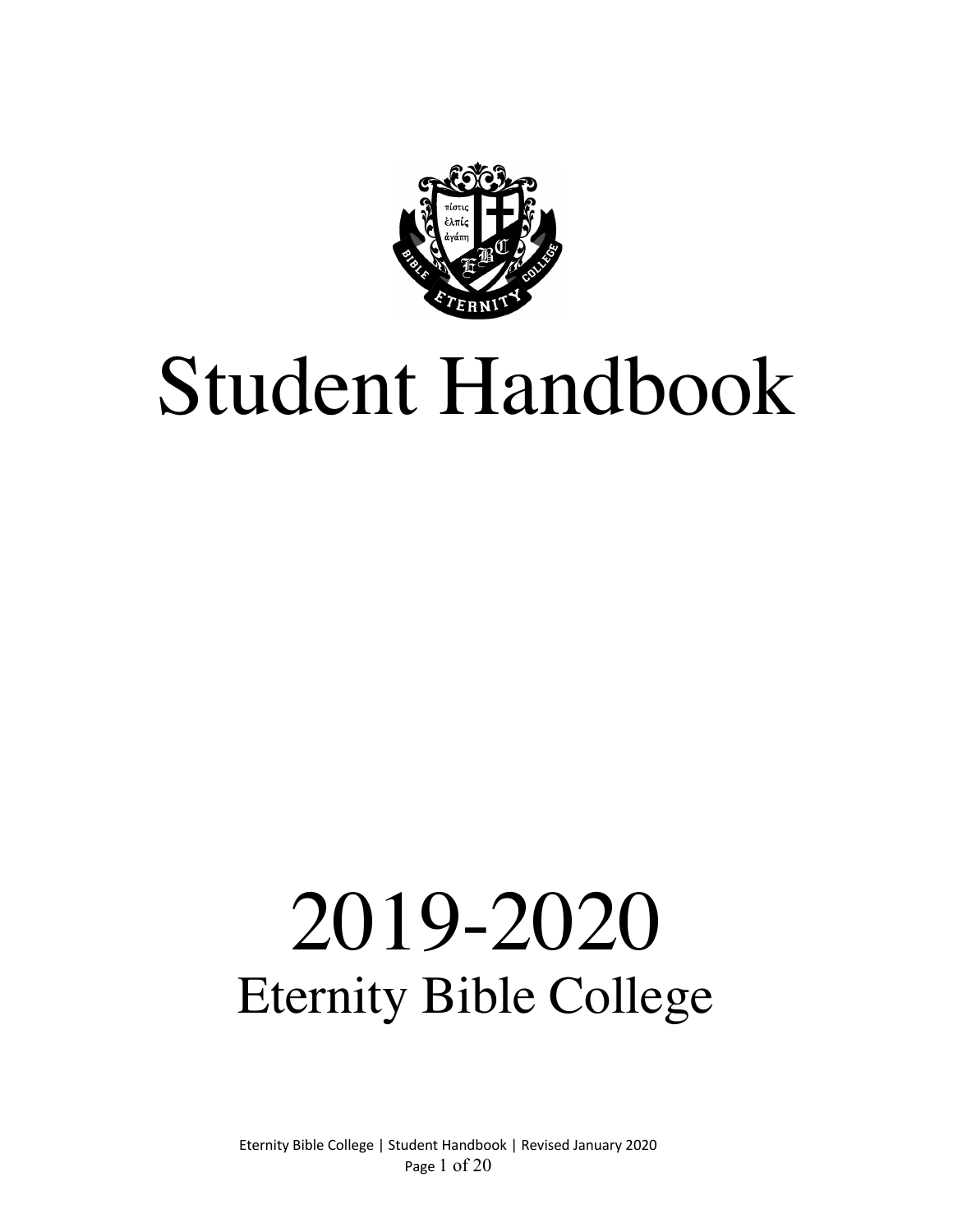# **Table of Contents**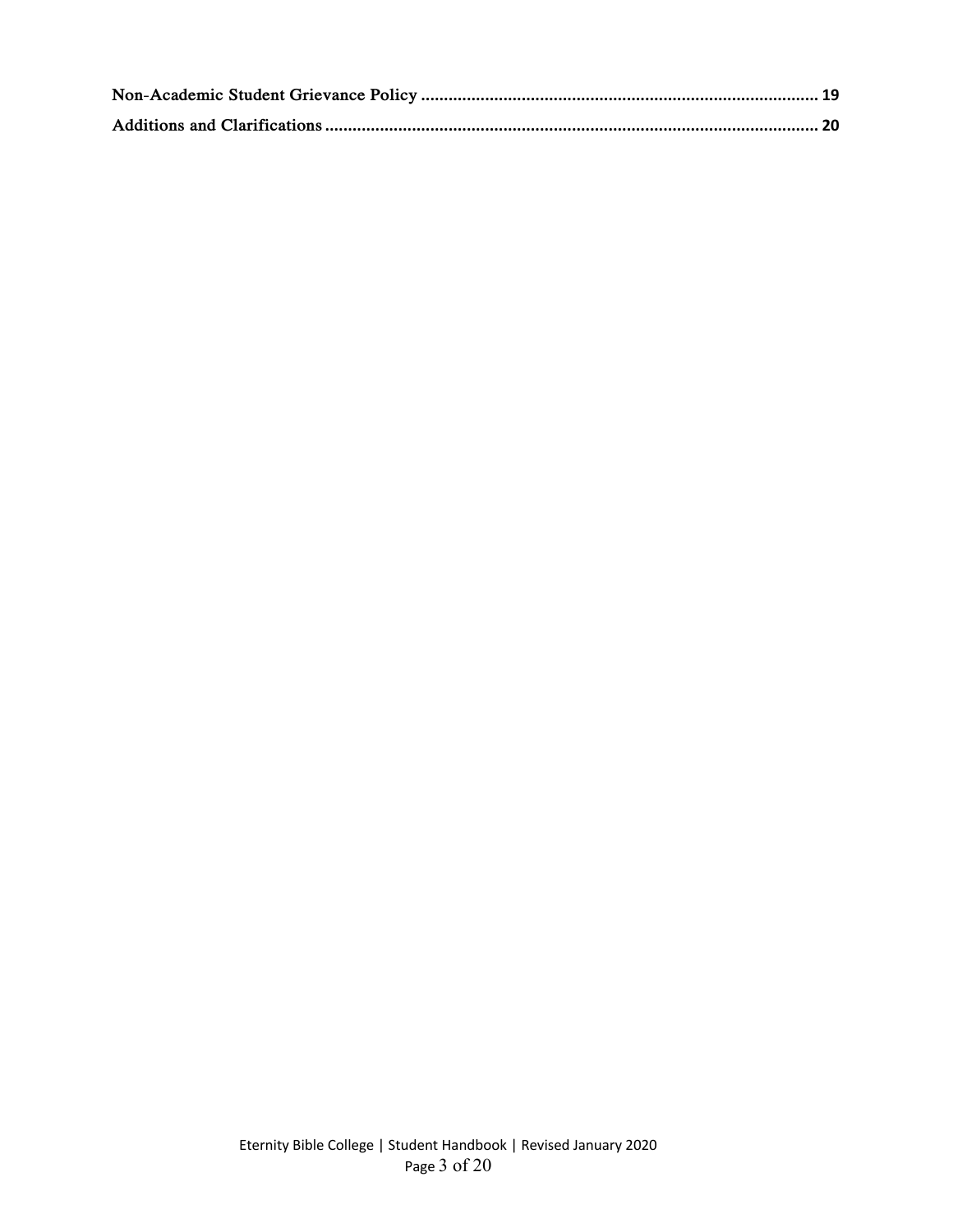### **Purpose of the Handbook**

The purpose of this handbook is to communicate general and spiritual information regarding student life. It is anticipated that this will encourage order and harmony among students and college personnel. Since Eternity students come from a variety of spiritual and cultural environments, the handbook is intended to inform all the students of the morality, character convictions and expectations of this institution.

#### **Philosophy**

Believing God is interested in the whole person, Eternity is committed to sound academics and consistent biblical application in the student's life. Biblical education is more than information; it is life changing. This conviction concurs with our expectation that students will passionately seek to conform to the image of Jesus Christ.

This handbook reflects this philosophy in that there is an expectation of every student to deliberately and actively discipline themselves for godliness (I Timothy 3: 7-8):

"…train yourself to be godly. For physical training is of some value, but godliness has value for all things, holding promise for both the present life and the life to come."

#### **Relationships with Leadership**

God providentially places every individual under the authority of individuals, organizations and institutions. Scripture is clear that Christians are to honor, respect, and submit to those in authority. This being the case, it is expected that each student will willfully and cheerfully follow the leadership of Eternity's personnel:

"Remind the people to be subject to rulers and authorities, to be obedient, to be ready to do whatever is good, to slander no one, to be peaceable and considerate, and to show true humility toward all men." Titus 3:1-2

#### **Relationships with Students**

Biblical standards shall be employed among students in all relationships:

| Live in Peace -       | $\epsilon$ and $\epsilon$ stations in an relationships.<br>"Live in peace with each other Make sure that nobody pays<br>back wrong for wrong, but always try to be kind to each other<br>and to everyone else." I Thess. 5:13-15 |
|-----------------------|----------------------------------------------------------------------------------------------------------------------------------------------------------------------------------------------------------------------------------|
| Serve with Love $-$   | "But do not use your freedom to indulge the sinful nature;<br>rather, serve one another in love""Love your neighbor as<br>yourself." Gal. 5:13-14                                                                                |
| Speak with Grace -    | "Do not let any unwholesome talk come out of your mouths,<br>but only what is helpful for building others up according to<br>their needs, that it may benefit those who listen." Eph. 5:29                                       |
| Pursue Moral Purity - | "But among you there must not be even a hint of sexual<br>immorality, or of any kind of impurity, or of greed, because<br>these are improper for God's holy people." Eph. 5:3                                                    |
| Display Humility $-$  | "Do nothing out of selfish ambition or vain conceit, but in<br>humility consider others better than yourselves." Phil. 2:2-3                                                                                                     |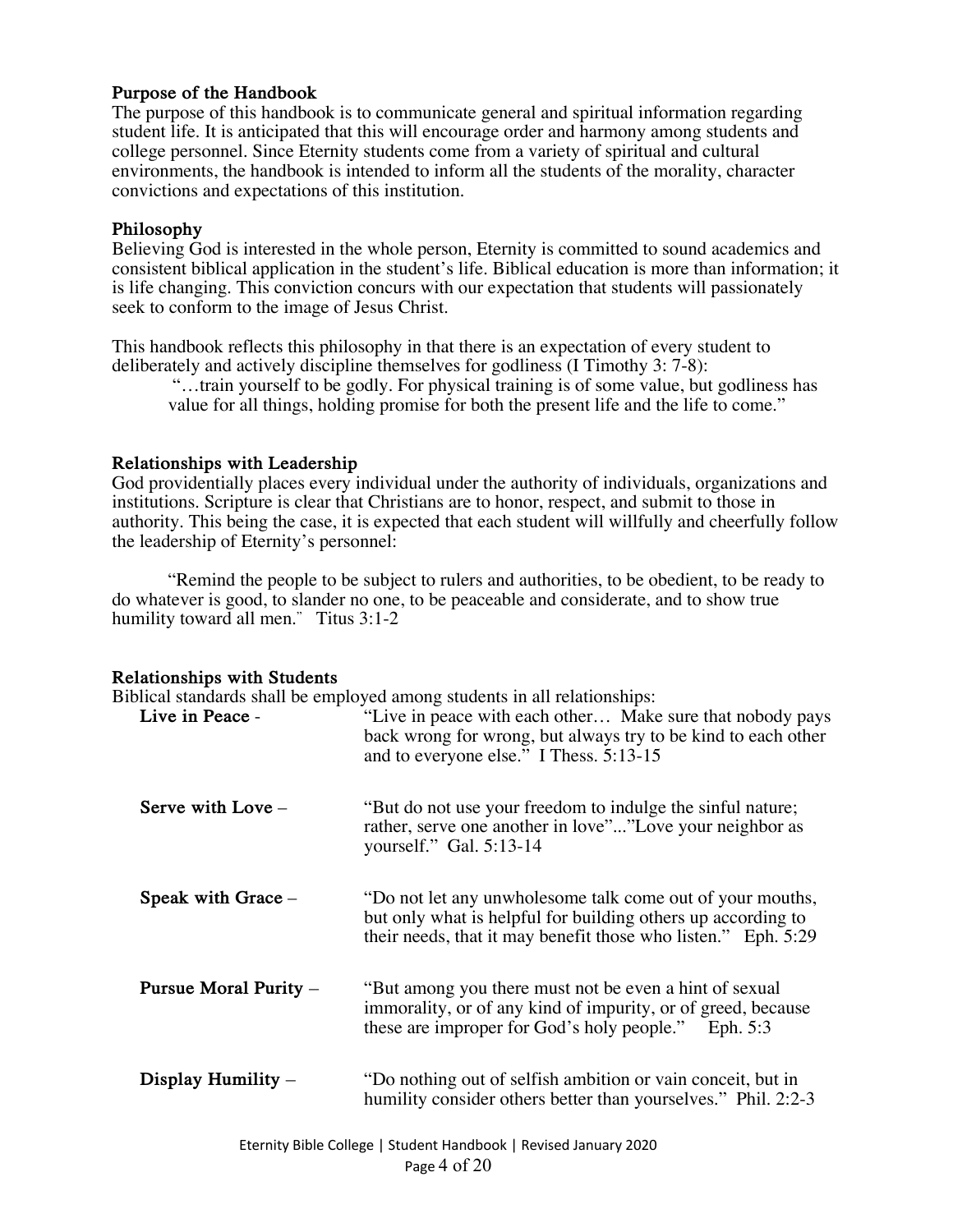# **Dating**

Students who are involved in or are pursuing a dating relationship are to be guided by biblical principles. Scripture gives us clear statements about how members of the opposite sex should interact with one another. "Do not rebuke an older man but encourage him as you would a father, younger men as brothers, older women as mothers, younger women as sisters, in all purity" (1 Timothy 5:1-2). In marriage, a husband and wife become one flesh (Genesis 2:24). In a dating relationship, however, a man and woman remain brothers and sisters in Christ. Scripture calls us to treat one another as brothers and sisters, "in all purity."

#### **Sexual Conduct**

In 1 Corinthians 6:18-20, we are called to "flee from sexual immorality. Every other sin a person commits is outside the body, but the sexually immoral person sins against his own body. Or do you not know that your body is a temple of the Hoy spirit within you, whom you have from God? You are not your own, for you were bought with a price. So glorify God in your body." The idea here is that our bodies do not belong to us. God purchased us with the blood of Christ we belong to Him. We are to glorify God in our bodies. As in all of life, the glory of God is to be our greatest concern in dating.

Further information is included under "Code of Student Conduct" section below.

#### **Community Relationships**

God has placed every student where they are with the purpose of being His ambassador. The student body, individually and collectively, should secure every opportunity to honor Jesus Christ in the community with our work ethic, integrity, financial dependability, sportsmanship, courtesy and morality. It's the college's anticipation that each student's reputation will be leaving a lasting impact for Christ in their city.

#### **Mutual Accountability**

God's master plan for godliness includes the body of Christ encouraging us to obey God. This encompasses rebuking, correcting, teaching, and challenging. Students are required to fulfill their role in the body of Christ and in the Eternity family. When sin has clearly taken place, the students are expected to follow Matthew 18:15-17.

#### **Conflict Resolution**

While conflicts are inevitable, students should strive to live in harmony with one another. The real test of a student's life and future ministry will rest on one's ability to apply the Bible to their own life in practical situations. James 1:19-20 says, " My dear brothers, take note of this: Everyone should be quick to listen, slow to speak and slow to become angry, for man's anger does not bring about the righteous life that God desires."

Students unable to resolve their own problems should seek help from their DLAB Director or the Dean of Students.

#### **Harassment Policy**

It is the policy of the College for students to be free of harassment, including all forms of sexual harassment, intimidation and exploitation. All students should be aware that the College does not tolerate any conduct that constitutes harassment. All complaints of harassment will be promptly and thoroughly investigated, which may lead to appropriate corrective action and discipline, up to and including dismissal from the College.

For purposes of this policy, the term "harassment," including "sexual harassment," means unwelcome sexual advances, requests for sexual favors, and other verbal, visual, or physical conduct of a kind or nature that denigrates or shows hostility or aversion toward an individual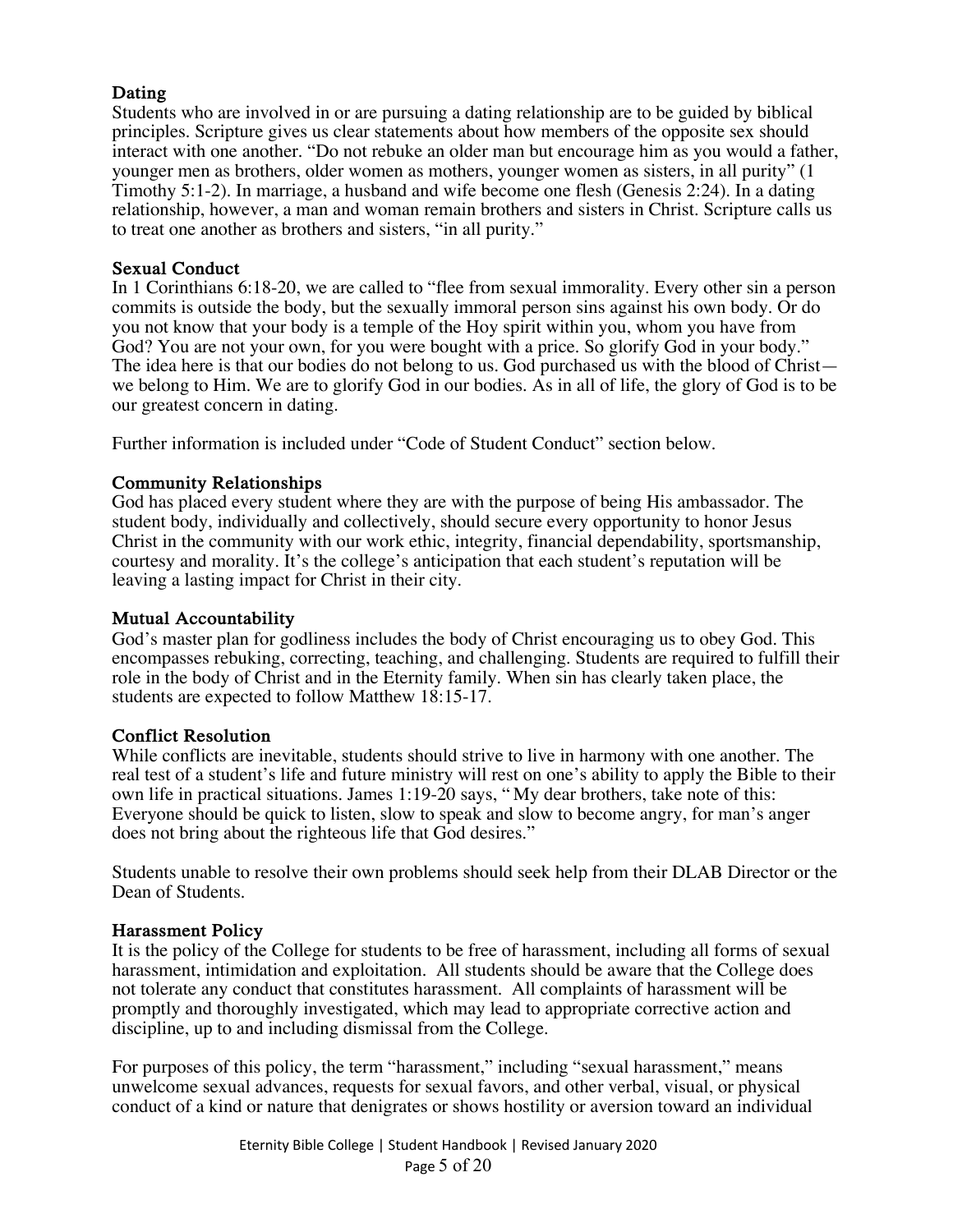because of his/her race, color, national or ethnic origin, gender, disability, or age, made by someone from or in the educational setting.

Further, "sexual harassment" includes an attempt to coerce an unwilling person into a sexual relationship, or to subject a person to unwanted sexual attention, or to punish a refusal to comply, or to create a sexually intimidating, hostile or offensive educational or working environment. This definition will be interpreted and applied in a manner consistent with the accepted standards of mature behavior, academic freedom, and the mission of the College.

Examples of harassment that are subject to sanctions under this policy include, but are not limited to, the following: Physical or verbal attacks upon a person that prevents the person from conducting customary or usual college-related affairs; conduct or expressive behavior that puts a person in fear of his/her safety and/or causes a person to suffer actual physical or mental injury or harm; intentionally or inadvertently creating an intimidating, hostile or demeaning educational or work environment; physical aggression directed by one individual toward another, related to the individual's dating relationship or association with a person or persons different from oneself; unwanted sexual advances; demands for sexual favors in exchange for favorable treatment, enrollment, or continued enrollment; threats and demands to submit to sexual requests to obtain or retain any student benefit; verbal conduct such as (a) epithets, derogatory or obscene comments, slurs, or sexual invitations; (b) sexual jokes or propositions, (c) suggestive, insulting, or obscene comments or gestures; or (d) other verbal abuse of a sexual nature ("verbal" conduct includes both oral and written communication); graphic verbal commentary about a person's body, sexual prowess, or sexual deficiencies; flirtations, advances, leering, whistling, touching, pinching, assault, coerced sexual acts, or the blocking of normal movements; visual conduct such as derogatory or sexual posters, photographs, cartoons, drawings, gestures, or other displays on campus of sexually suggestive objects or pictures; conduct or comments consistently targeted at only one gender, even if the content is not sexual; and retaliation for having reported or threatened to report sexual harassment.

Faculty, staff and students are responsible for maintaining an appropriate environment for education and ministry. This includes taking appropriate corrective action to prevent and eliminate harassment.

Any student has the right at any time to raise the issue of sexual harassment without fear of reprisal or retaliation. To initiate a formal grievance, please follow the Non-Academic Student Grievance Policy stated herein. The College shall follow the policies of Cornerstone Community Church in handling all such cases. Copies may be obtained by contacting the Dean of Students' Office.

#### **Sexual Assault Policy**

Sexual assault, including both stranger and acquaintance rape, is a violation of the College's standard of conduct for students, as well as a violation of state law.

The College is committed to the safety and well-being of its students and seeks to provide education and information regarding sexual offenses as well as resources for assistance

In the event of a sexual assault, the student or someone offering assistance to the victim of an assault should keep the following in mind:

1. Rape and assault are never the victim's fault.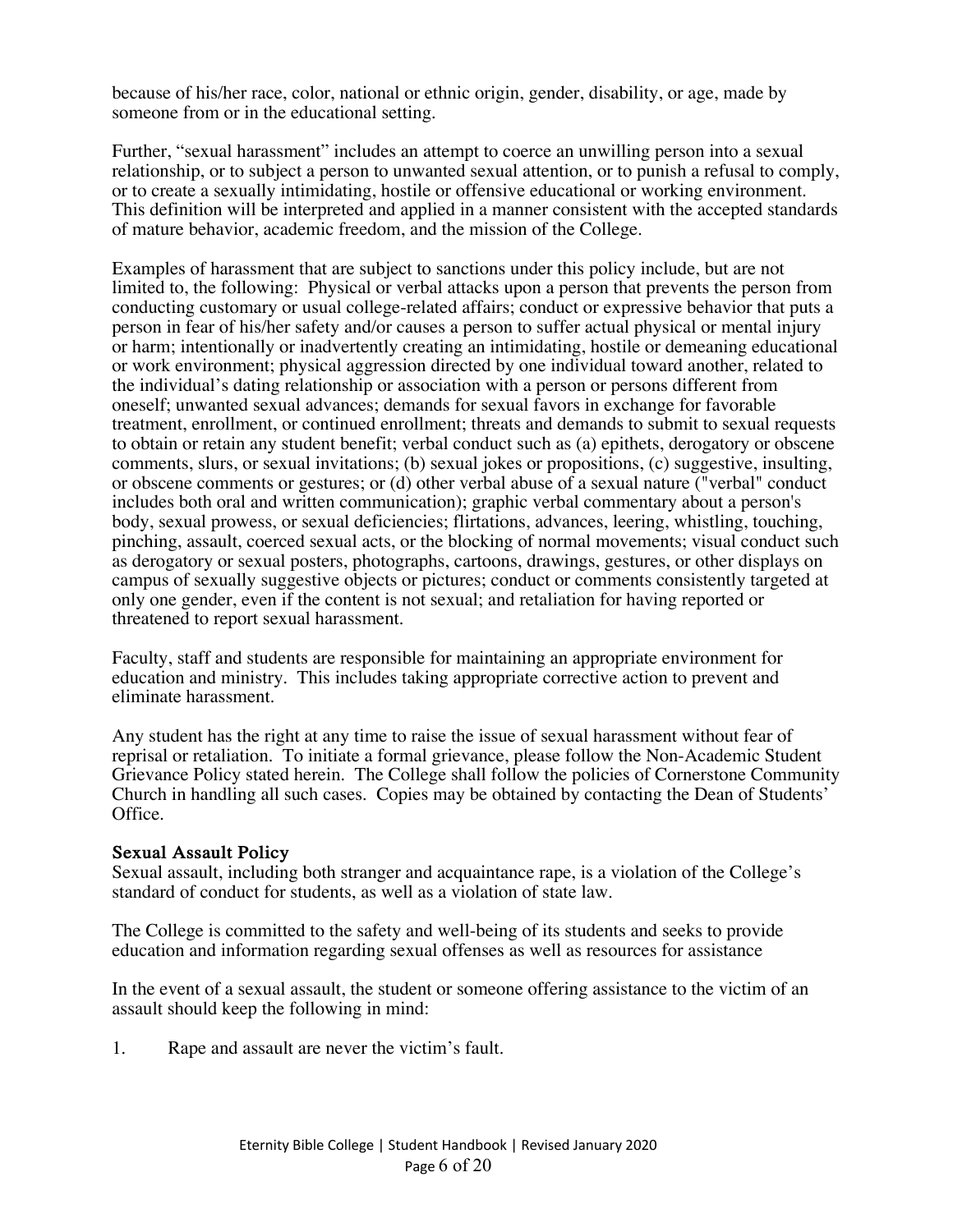2. Victims understandably find rape and sexual assault upsetting and painful to discuss. However, it is important to report the incident as soon as possible. It is appropriate to call the Dean of Students, a pastor, a counselor, or any College official.

3. For help in reporting the offense to local law enforcement, call the Dean of Students or your local city police department. It is important to understand that reporting the incident does not obligate the victim to press charges.

4. Seeking medical help is an important step that should be taken as soon as possible. (In the Los Angeles area, the Santa Monica/UCLA Rape Treatment Center at (310) 319-4000 will arrange a medical examination.) Victims should not shower, douche, bathe, or use mouthwash before receiving a medical examination. Doing so may destroy evidence. If the victim wishes to change clothes, the removed clothing should be saved. All clothing and other affected materials should not be washed. Going to the doctor or the Rape Crisis Center does not mean the victim will have to

press charges.

For counseling, contact the Dean of Students, the Director of Student Life or call the Santa Monica/UCLA Rape Treatment Center (310) 319-4000.

If changes are necessary to a student's academic schedule, notify the Academic Dean's Office or Registrar's Office.

To file a formal grievance against the party responsible for the assault, contact the Dean of Students' Office. A formal procedure will not be initiated without a written, signed complaint. An individual found guilty of a sexual offense will be subject to disciplinary actions consistent with existing procedures. College staff members will review any alleged sexual assault and provide a confidential setting in which all parties involved will have an opportunity to be heard. The accuser and the accused perpetrator are entitled to the same opportunities to have others (advisor or advocate) present during a campus disciplinary proceedings.

In the event of a sexual assault, sanctions may include dismissal from the College for the guilty party, and all parties involved will be notified of any decision rendered through a disciplinary process. The innocent party will not be subject to disciplinary sanction. Every effort will be made to keep the identities of all parties involved in the offense confidential, although, if the offense occurred on campus, the College has an obligation to inform the College community that a sexual assault has taken place.

#### **Entertainment**

In seeking to honor God, students are expected to follow five guidelines regarding entertainment:

- 1. Is there any biblical injunction by which I should refrain?
- 2. Is there any biblical principle that would prevent or limit my involvement?<br>3. Can I participate with a clear conscience?
- Can I participate with a clear conscience?
- 4. Will my involvement be an offense or stumbling block to others?
- 5. If your involvement became public knowledge, would your activity bring reproach to Christ?

Ultimately, we want you to govern your life by biblical principles. Be motivated by love for Christ and others, and demonstrate good judgment.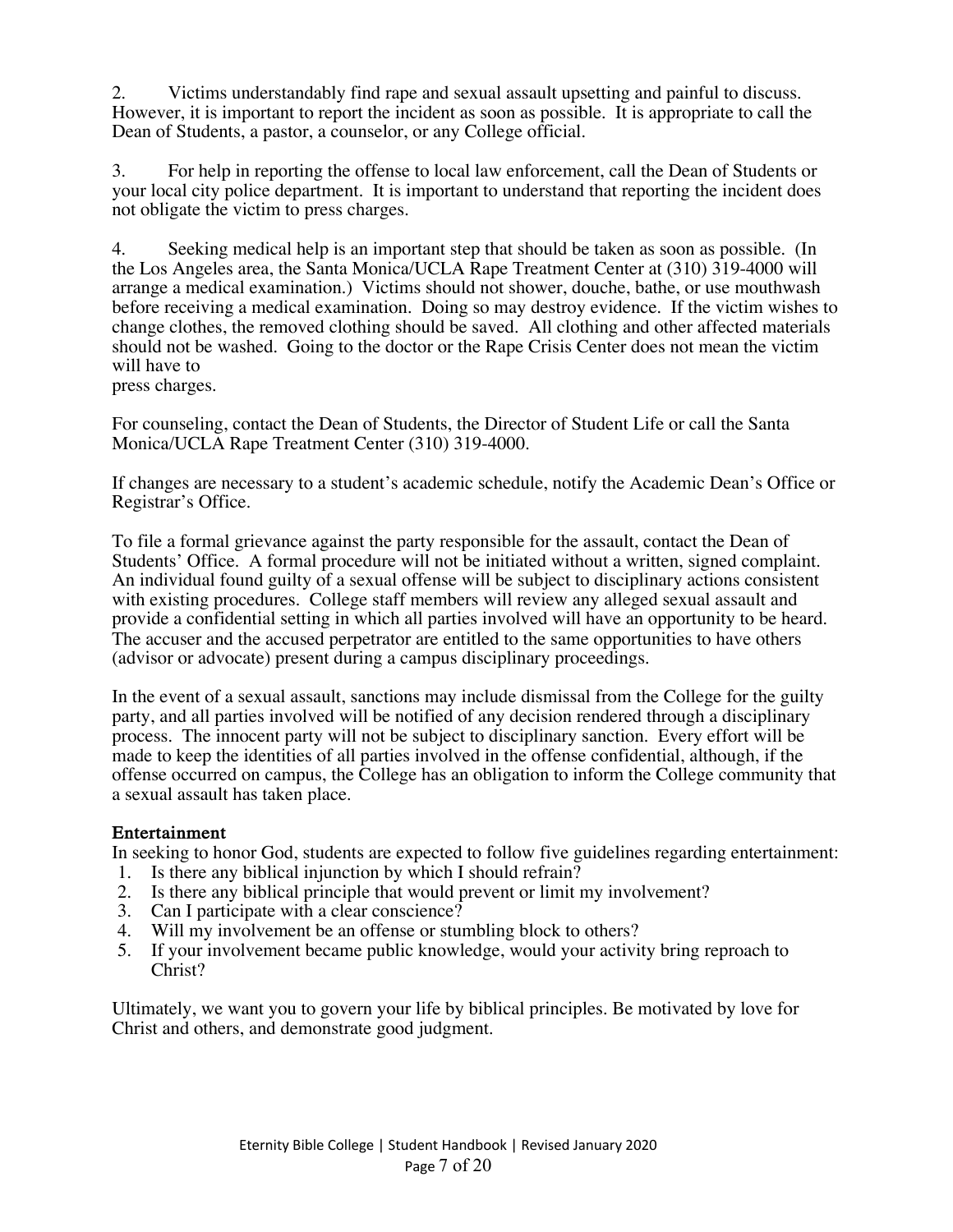# **Library and Computer Labs**

The college library was created as a support system for the classes taught at Eternity. While the library contains all the textbooks and research texts required for each class, students are encouraged to purchase personal copies for future use. The study area must be kept quiet at all times.

The computer lab has been created to allow students to do word processing and research on campus. Nothing less than moral excellence will be expected regarding the use of the Internet. This includes private access and student access through college provided computers. Students are required to sign in on the college terminals, and all websites opened may be recorded and reviewed electronically. Pornography in any form, electronic or printed, is not tolerated.

A nominal fee is charged for copying and printer use. Food and drinks are not permitted at computer stations. Operational hours are posted in the Computer Lab.

# **Student Computer and Network Usage Policy**

# 1. Purpose

This policy allows for the proper use and management of all College computing and network resources. The College grants access to its networks and computer systems subject to certain responsibilities and obligations set forth herein and subject to all local, state, and federal laws. Appropriate use should always be legal, ethical, and consistent with the College's mission.

# 2. Authorized Use

Authorized use of College-owned or operated computing and network resources is use consistent with this policy. An authorized user is any person who has been granted authority by the College to access its computing and network systems and whose usage complies with this policy. Authority to use a particular College computing or network resource should come from the campus unit responsible for operating the resource. Unauthorized use is strictly prohibited. The terms "authorized user," "user," and "student users" are hereinafter used interchangeably.

# 3. Privacy

Users must recognize that there is no guarantee of privacy associated with their use of College network and computer systems. The College may find it necessary to view electronic data and it may be required by law to allow third parties to do so (e.g. electronically stored data may become evidence in legal proceedings). It is also possible that messages or data may be inadvertently viewed by others.

# 4. Individual Responsibilities

4.1. Common Courtesy and Respect for Rights of Others

All users are responsible for respecting and valuing the privacy of others, behaving ethically, and complying with all legal restrictions regarding the use of electronic data. All users are also responsible for recognizing and honoring the intellectual property rights of others.

Behavior and communications by authorized student users on College computers or networks should be consistent with Biblical principles and the College's Code of Student Conduct. In addition, actions or language that constitute unlawful harassment, threats, intimidation,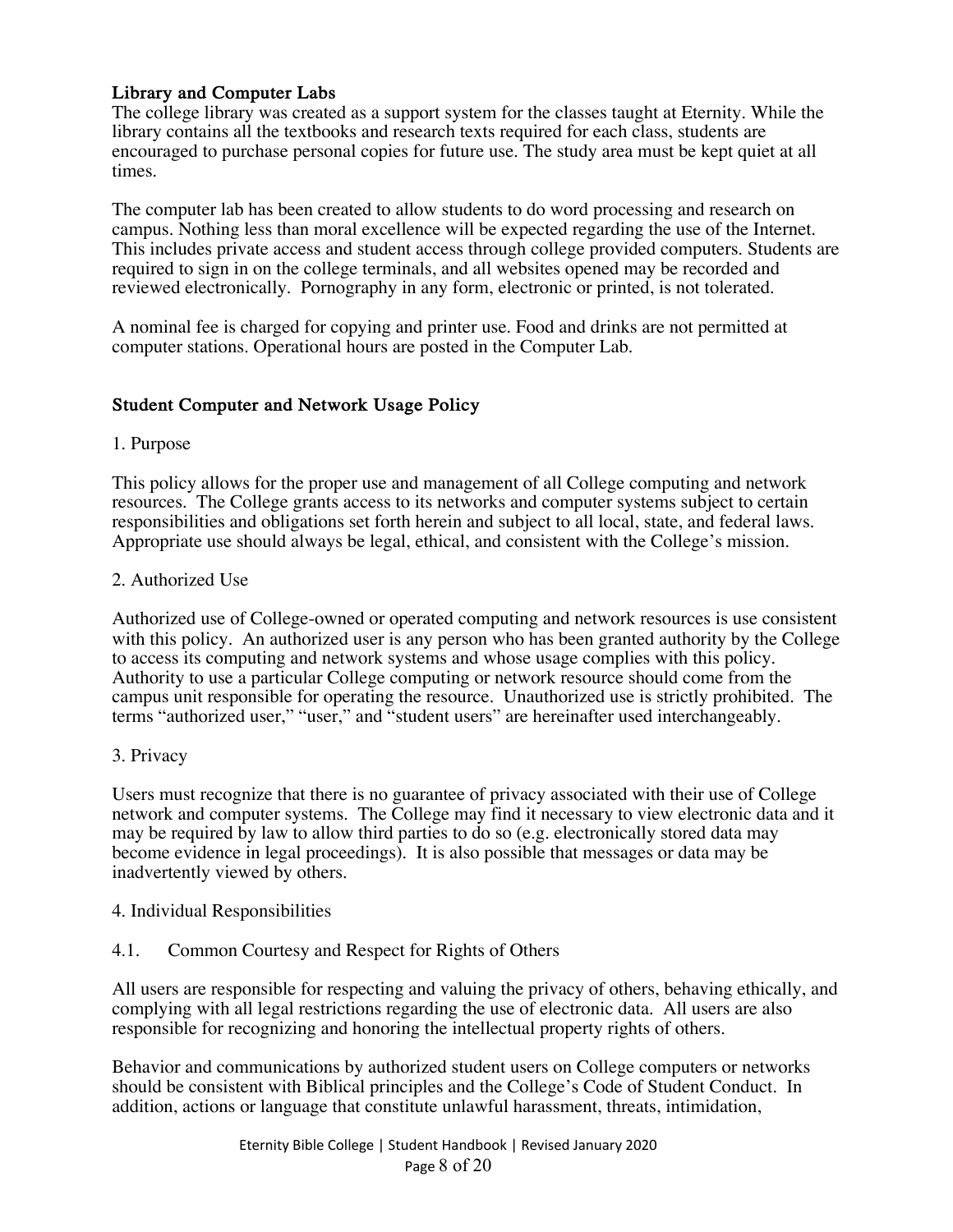defamation, or violence are not permitted. Users who engage in such activity will be subject to disciplinary action.

# 4.2. Responsible Use

All users are responsible for refraining from all acts that waste College computer or network resources or prevent others from using them. Each user is responsible for the security and integrity of information stored on his/her personal desktop system. Computer accounts, passwords, and other types of authorization are assigned to individual users and must not be shared with or used by others. All users must maintain confidentiality of student information.

# 4.2.1. Permitting unauthorized access

All users are prohibited from running or otherwise configuring software or hardware to intentionally allow access by unauthorized users.

#### 4.2.2. Use of privileged access

Special access to information or other special computing privileges are to be used as authorized by the College. Information that is obtained through special privilege is to be treated as private.

# 4.2.3. Termination of access

Whenever a user ceases being a student or if such user assumes a new position and/or responsibility within the College community, such user shall not use facilities, accounts, access codes, privileges, or information for which he/she is not authorized in his/her new position or circumstances.

#### 4.3. Attempts to circumvent security

Users are prohibited from attempting to circumvent or subvert any security measures implemented for the College computing and network systems. The use of any computer program or device to intercept or decode passwords or similar access control information is prohibited.

#### 4.3.1. Denial of service

Deliberate attempts to degrade the performance of a computer system or network or to deprive authorized users of access to or use of such resources are prohibited.

#### 4.3.2 Harmful activities

The following harmful activities are prohibited: Creating or propagating viruses, disrupting services, damaging files, intentional destruction of or damage to equipment, software, or data belonging to the College, and the like.

#### 4.3.3 Unauthorized access

All users are also strictly prohibited from: (I) damaging computer systems; (2) obtaining extra resources without authority; (3) depriving another user of authorized resources; (4) sending frivolous or excessive messages (e.g. chain letters); (5) gaining unauthorized access to College computing and networking systems; (6) using a password without authority; (7) utilizing loopholes in the College computer security systems without authority; and (8) using another user's password.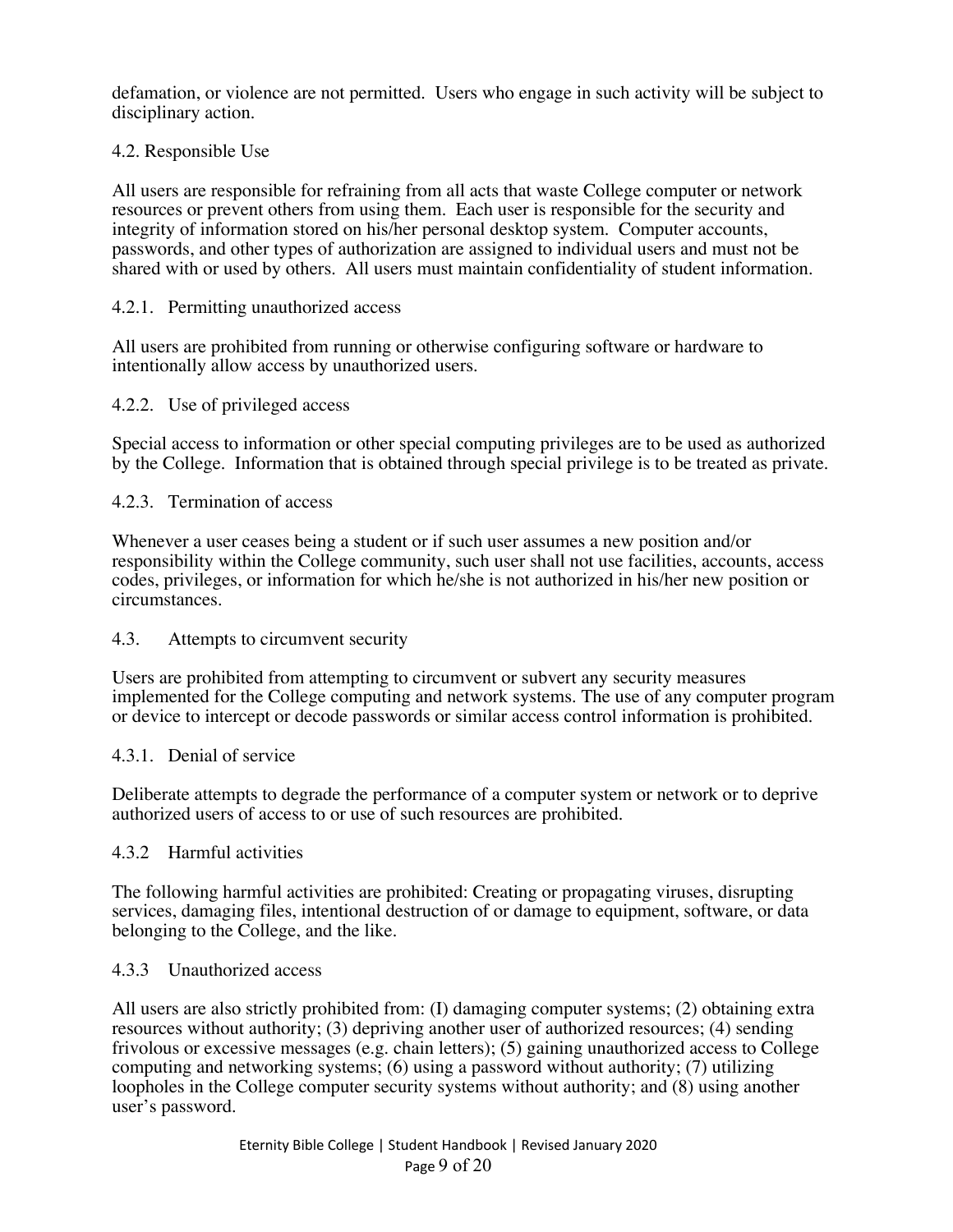# 4.4. Use of licensed software

No software may be installed or copied on College resources. Additionally, no software may be used on College resources except as permitted by the owner of the software and by law. Software subject to licensing must be properly licensed and all license provisions (installation, use, copying, number of simultaneous users, term of license, etc.) must be strictly adhered to.

# 4.5. Personal business, political campaigning, and commercial advertising

The College's computing and network systems are a College-owned resource and business tool to be used only by authorized persons for College business and academic purposes. Except as may be authorized by the College, users should not use the College's computing facilities, services, and networks for (1) compensated outside work; (2) the benefit of organizations not related to the College, except in connection with scholarly pursuits (such as faculty publishing activities); (3) political campaigning; (4) commercial or personal advertising; or (5) the personal gain or benefit of the user.

- 5. Security
- 5.1. System administration access

Certain system administrators of the College's systems will be granted authority to access files for the maintenance of the systems, and storage or backup of information.

#### 5.2. College access

The College may access usage data, such as network session connection times and end-points, CPU and disk utilization, security audit trails, network loading, etc. Such activity may be performed within the reasonable discretion of the Information Resources Division management, subject to College approval.

- 6. Procedures and Sanctions
- 6.1. Responding to security and abuse incidents

All users have the responsibility to report any discovered unauthorized access attempts or other improper usage of College computers, networks, or other information processing equipment. If a security or abuse problem with any College computer or network facility is observed by or reported to a user, such user shall immediately report the same to the Academic Dean.

#### 6.2. Range of disciplinary sanctions

Persons in violation of this policy are subject to a full range of sanctions, including, but not limited to, the loss of computer or network access privileges, disciplinary action, and dismissal from the College. Some violations may constitute criminal offenses as defined by local, state, and federal laws, and the College may prosecute any such violations to the full extent of the law.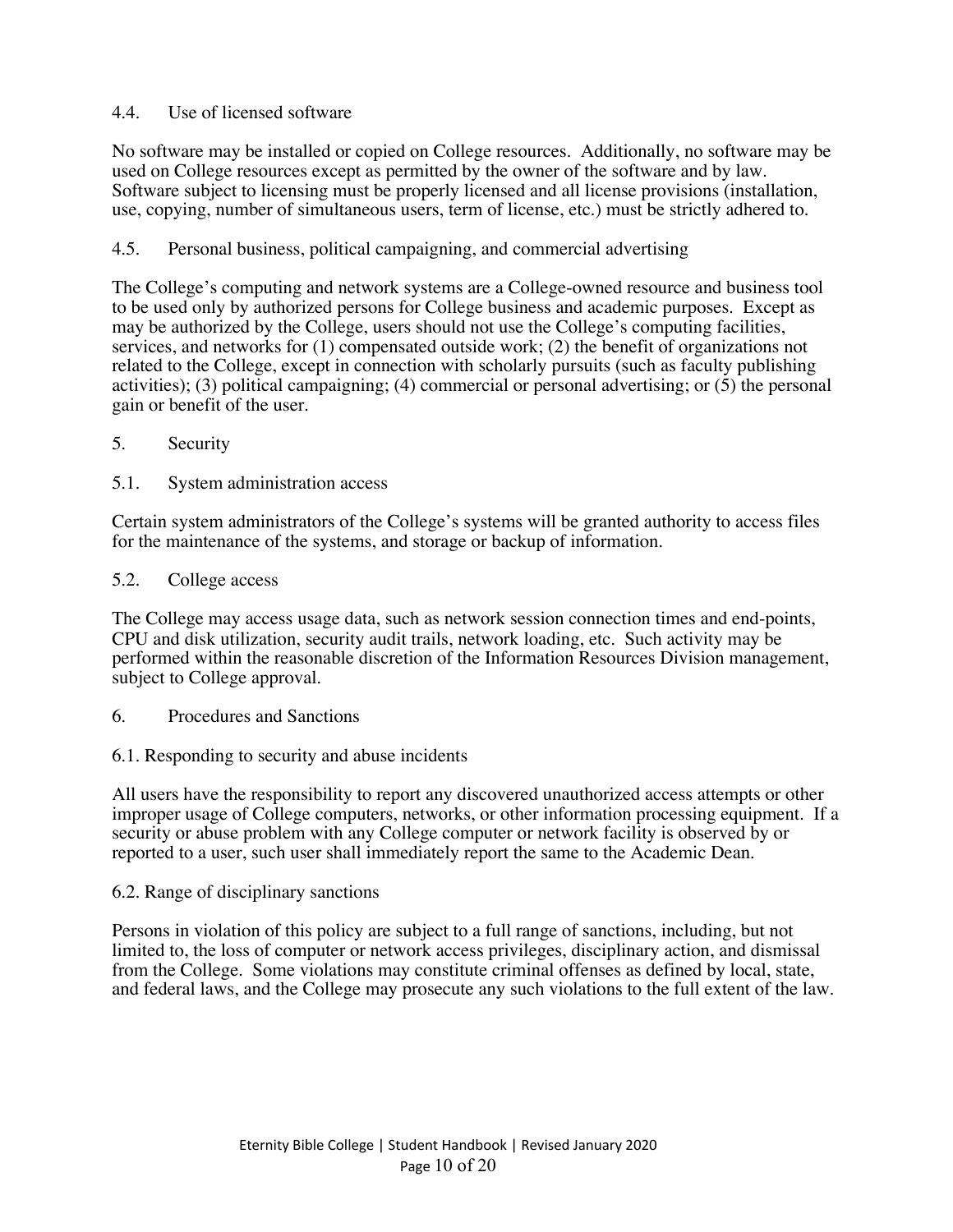#### **Classroom Conduct**

Professors have the responsibility for teaching and leading the classes. Students are expected to honor the leadership and authority of the professor. Professors possess the authority to dismiss a student from any class. All such cases shall be reported to the Academic Dean.

Mutual respect among students is expected and will be required in the classroom. Everyone is reminded to walk in humility and grace with one another.

#### **Attendance**

Attendance and participation is expected for every class in which a student is enrolled. However, a student is permitted to miss up to two weeks of class during the fifteen week semester without penalty. For instance, for a three-credit class that meets twice a week for ninety minutes each, four classes may be missed; for a three-credit class that meets once a week for three hours, two classes may be missed; for a four-credit class that meets once a week for four hours, two classes may be missed. If a student exceeds this limit, a failing grade will be issued for the class. In certain extreme circumstances and solely at the discretion of the Academic Dean a student may be allowed to exceed this limit without being issued a failing grade. A student must file a written request to exceed the number of missed classes to the Academic Dean explaining the circumstances before the end of the semester. The Academic Dean has sole authority to determine whether to accept or reject the request. There is no appeal.

Unexcused absences always result in loss of credit for any assignments, quizzes or tests for the day missed. Excused absences consist of things such as illness, doctor appointments, or death in the immediate family, unless special exceptions have been arranged with the professor. The college staff, not the student, is responsible for the final determination of legitimacy. All absences, whether excused or unexcused, count toward the total number of absences allowed.

Students are responsible for contacting the Academic Dean for counseling regarding attendance. This includes, but is not limited to, questions about the Eternity attendance policy and excessive absences.

#### **Children in the Classroom**

For the benefit of other students and to insure that every student has equal access to educational opportunities at the College, students are not allowed to bring children to class at any time.

#### **Homework**

The professor will have the discretion for determining the timing, amount, and grading of all homework. An average student should expect two to three hours of homework for every credit hour per class. A grade will be given for all homework that has been completed and handed in on time.

Late assignments for unexcused absences will not be accepted. However, late assignments for excused absences will be accepted provided they are turned in within seventy-two hours of the original due date.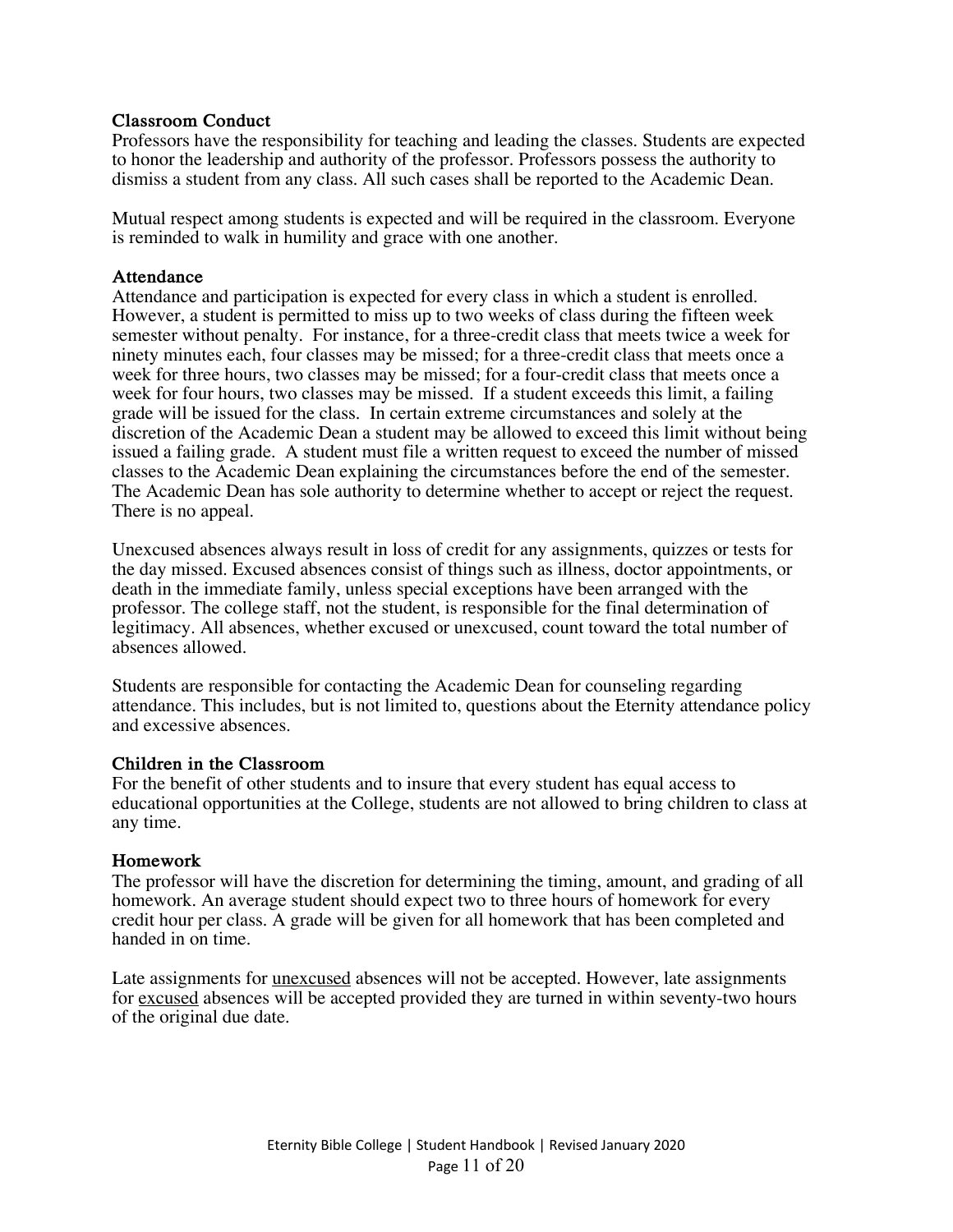#### **Quizzes and Exams**

Quizzes and exams may be made up for excused absences. The student bears the responsibility for contacting the professor to request to make up the quiz or exam. The professor has the responsibility to determine when and where the test is to be taken.

#### **Cheating and Plagiarism**

Cheating is a reproach to the Savior, since it is a form of stealing, and shall include but not be limited to: copying from another person's test paper, using concealed information during examinations, falsifying reports, giving reports to other students, giving information to another person during examinations, obtaining information from a student who has already taken the examination, and submitting the same research paper in more than one course. Plagiarism is another form of cheating. Plagiarism in its most general form is taking ideas from someone else and passing them off as your own. Plagiarism includes but is not be limited to: copying any amount of text, whether directly or paraphrased, from a book, the Internet, or fellow student when the source is not acknowledged. The best rule to follow is when you are in doubt, acknowledge.

In the event of academic dishonesty, the following will be enforced: the first offense in a course will result in a failing grade for the item connected with the dishonesty. Additionally, the course's professor and the Academic Dean reserve the right to fail the student in the course where the offense occurred. Repeated offenses during the student's academic program will result in further disciplinary action.

#### **Student Life**

We believe in a holistic model of education. Our desire is to go beyond the simple transmission of facts and train the whole person. Much instruction takes place within the classroom, but each student's training includes his or her involvement in the life and ministry of a local church, relationships with other students, relationships with the Eternity staff and faculty, and interaction with the surrounding culture. What we teach in the classroom is learned in the context of relationships, church life, and engagement with culture.

Students are required to participate in and contribute to the life of a local church. Each student must serve at least four hours per week in some type of church ministry. In addition to this, student life at Eternity is designed to push students deeper into church involvement. Rather than functioning as a substitute for the local church, our desire is to partner with the local church in training and encouraging students to function properly within the body of Christ—not just after college, but as a vital part of their student life while at Eternity.

Student life events are designed to promote the type of relationships that support a holistic learning environment. We place students with faculty in real-life situations so that the same professors who shape their theology can also mold their character. We give students the opportunity to observe and interact with other students and faculty outside of the classroom because learning must happen in the context of community. This incarnational model of education serves as a catalyst for student involvement in their local churches.

While students share in community with their local churches, with their classmates, and with the faculty and staff, students are also placed in environments where they interact with the surrounding culture on a daily basis. All of our students live off campus. This places students in the midst of a neighborhood and culture that they must engage. With the exception of few student workers in the library, there are no on-campus jobs. This also pushes students to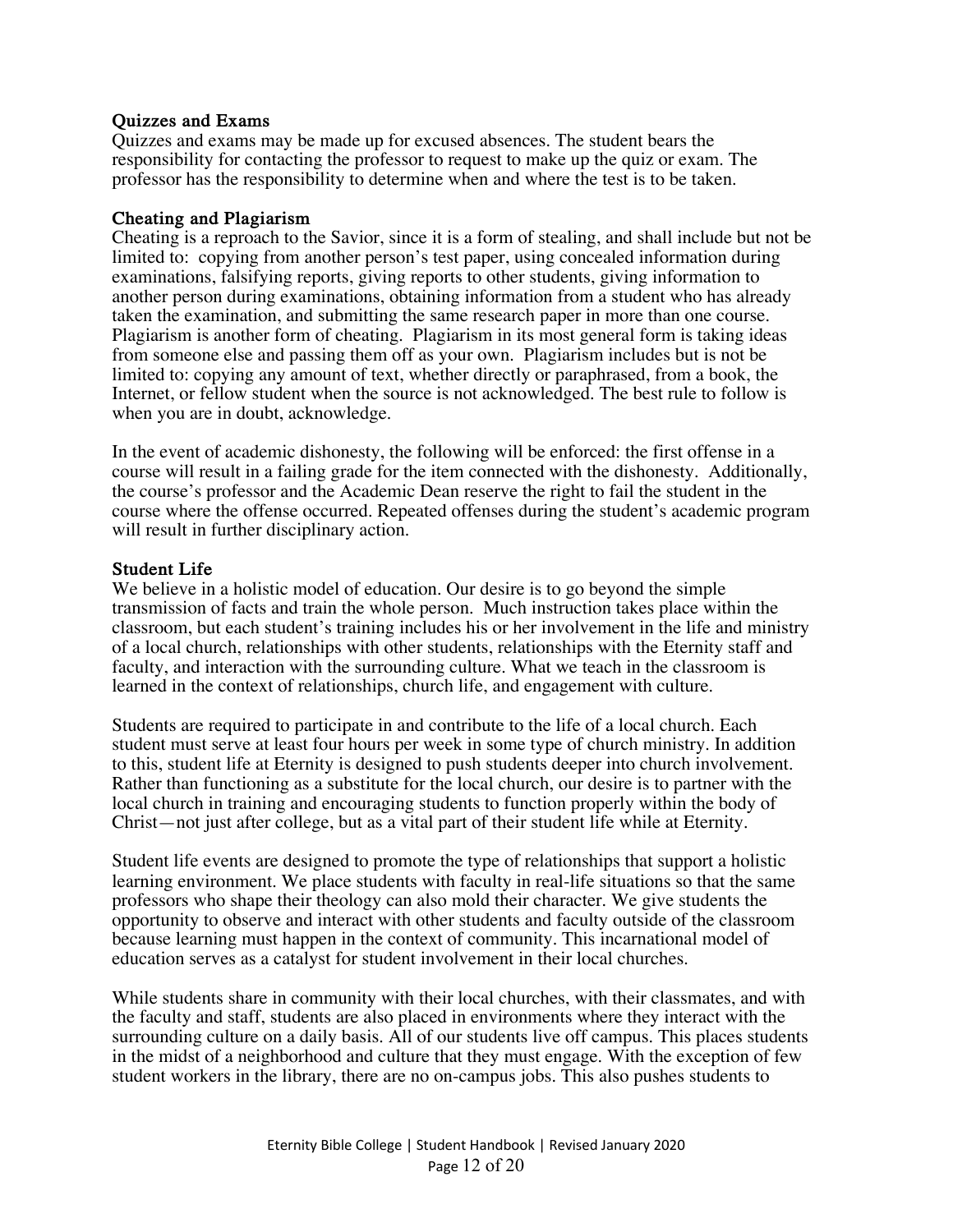interact with the world around them. This engagement of culture is essential in training students for ministry.

#### **Diversity**

We believe that Eternity Bible College has been uniquely situated within a geographic region of great diversity in language, culture, and ethnicity for the purpose of fulfilling its mission of biblically centered education, scholarship, and service.

Within this cultural milieu the College is called not only to respect this diversity, but to reflect it as well, for Christ intends his Church to be a multi-ethnic, multi-cultural, and multinational body of believers.

We believe it is our purpose, therefore, to create an environment in which all believers, regardless of race, color, national origin, gender, age, economic status or physical ability, can pursue knowledge and personal development as they strive to become all God intends them to be.

In order to maximize the learning of students and expose them to the diversity that exists in the culture at large, we seek to foster an understanding and appreciation of those elements in every culture that enhance human dignity and are consistent with scriptural teaching.

We are dedicated to expanding opportunities for Christians of all cultures, and ethnic backgrounds to attend Eternity Bible College, to be employed here, and to participate in the fellowship and mission to which we are called, always keeping in mind our desire to pursue excellence in all we do.

We are committed to work for the establishment of a community composed of believers from every race, culture, and class who are united in their devotion to Jesus Christ, their obedience to His Word, and in their willingness to serve one another.

Our specific mission as a school causes us to restrict admission to evangelical Christian believers. However, since we believe that God is calling out a people for His name from every tribe, tongue, and nation, Eternity admits students of any race, age, sex, nationality or ethnic origin to all the programs and activities of this institution. Due to biblical convictions, specific classes may have exceptions based on gender as specified for those classes. Eternity does not unlawfully discriminate on the basis of race, age, sex, nationality, ethnic origin, color, handicap, or prior military service in the administration of its programs, policies or activities.

#### **Insurance**

Students should maintain their own health insurance and are encouraged, where applicable, to confirm their personal coverage with their parents. Vehicles that are uninsured are not to be driven on college grounds.

#### **Discipline**

Students, by virtue of their enrollment, agree to conduct themselves within the bounds and conduct of the college. The Dean of Students will individually address behavior which indicates that a student has disregard for the spirit of Eternity's standards.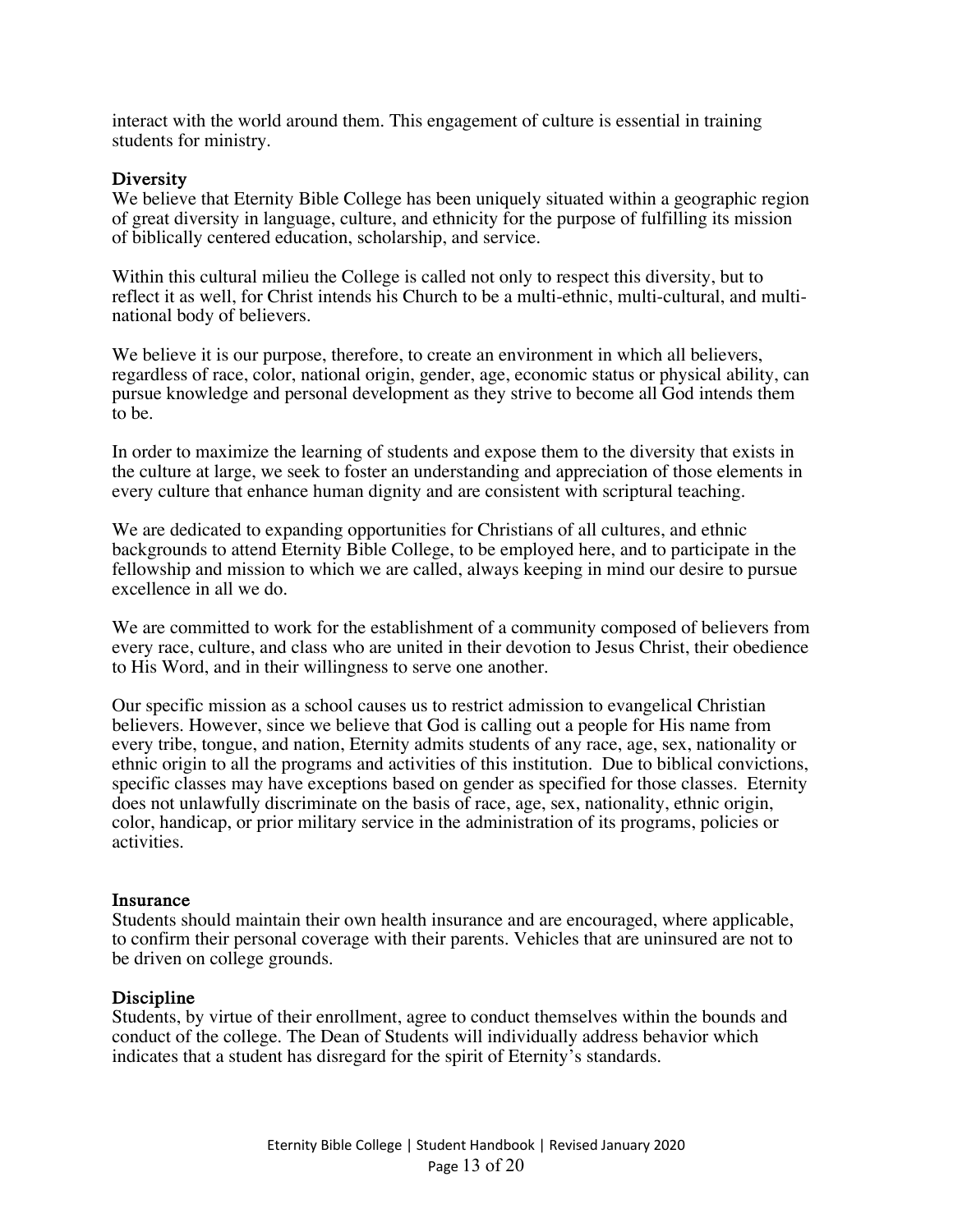# **Code of Student Conduct**

Each student is responsible for knowing and adhering to this Code of Student Conduct. While the policies and code outlined in this handbook provide students an effective set of guidelines for personal conduct, the College reserves the right to instate additional policies and regulations or to modify existing ones as needs may dictate.

#### **General Conduct Expectations**

Given the College's foundation of the Christian faith as the basis of its expectations of student conduct, it is expected that all students will adhere to biblical teaching regarding moral and ethical practices. We believe that God's design for the gift of sexual relations is that it be exercised and enjoyed exclusively within the covenant relationship of marriage between one man and one woman. It is God's intention that those who enter marriage shall seek, in mutual love and respect, to live, one man and one woman, in Christian fidelity.

We believe that God has forbidden certain behaviors. This prohibition applies to various forms of sexual gratification including, but not limited to: adultery, fornication, and other acts of sexual intimacy between individuals not married to one another, homosexual practice, child molestation, indecent exposure, and the use of pornography. We believe it is God's plan that unmarried individuals maintain sexual celibacy and that married individuals refrain from any kind of sexual contact with anyone other than their marital partner.

Engaging in or promoting conduct or lifestyles inconsistent with biblical principles is not permitted. It is expected that students will maintain the highest standards of personal honor, morality and integrity. The College reserves the right to refuse admission or dismiss any person who violates these principles.

#### **Off-Campus Activities**

Off-campus rights and freedoms of students involve the responsibility to display conduct and behavior that reflect favorably on them, the College, and the community. In general, a student's actions off campus are subject to sanctions of civil or criminal authorities; however, whenever its interests as a College community and/or the pursuit of its objectives are adversely affected, the College may take disciplinary action independently of other authorities.

The College further reserves the right to take disciplinary action against individuals when minors and alcohol are present in off-campus settings, or when activities result in a formal complaint to the Dean of Students' Office.

#### **Misconduct Subject to Disciplinary Action**

The following examples of misconduct are not inclusive, but are intended to give a student an idea of the types of behaviors that may result in disciplinary action.

- 1. Violation of published College policies, rules, or regulations.<br>2. Violation of federal, state, or local law on College premises o
- 2. Violation of federal, state, or local law on College premises or at Collegesponsored or supervised activities.
- 3. Dishonesty in any form, including but not limited to, plagiarism, cheating on assignments or examinations, knowingly furnishing false information, forgery, alteration, or misuse of documents, records, or identification cards.
- 4. Failure to comply with written or verbal directives of College officials or law enforcement officers acting in performance of their duties.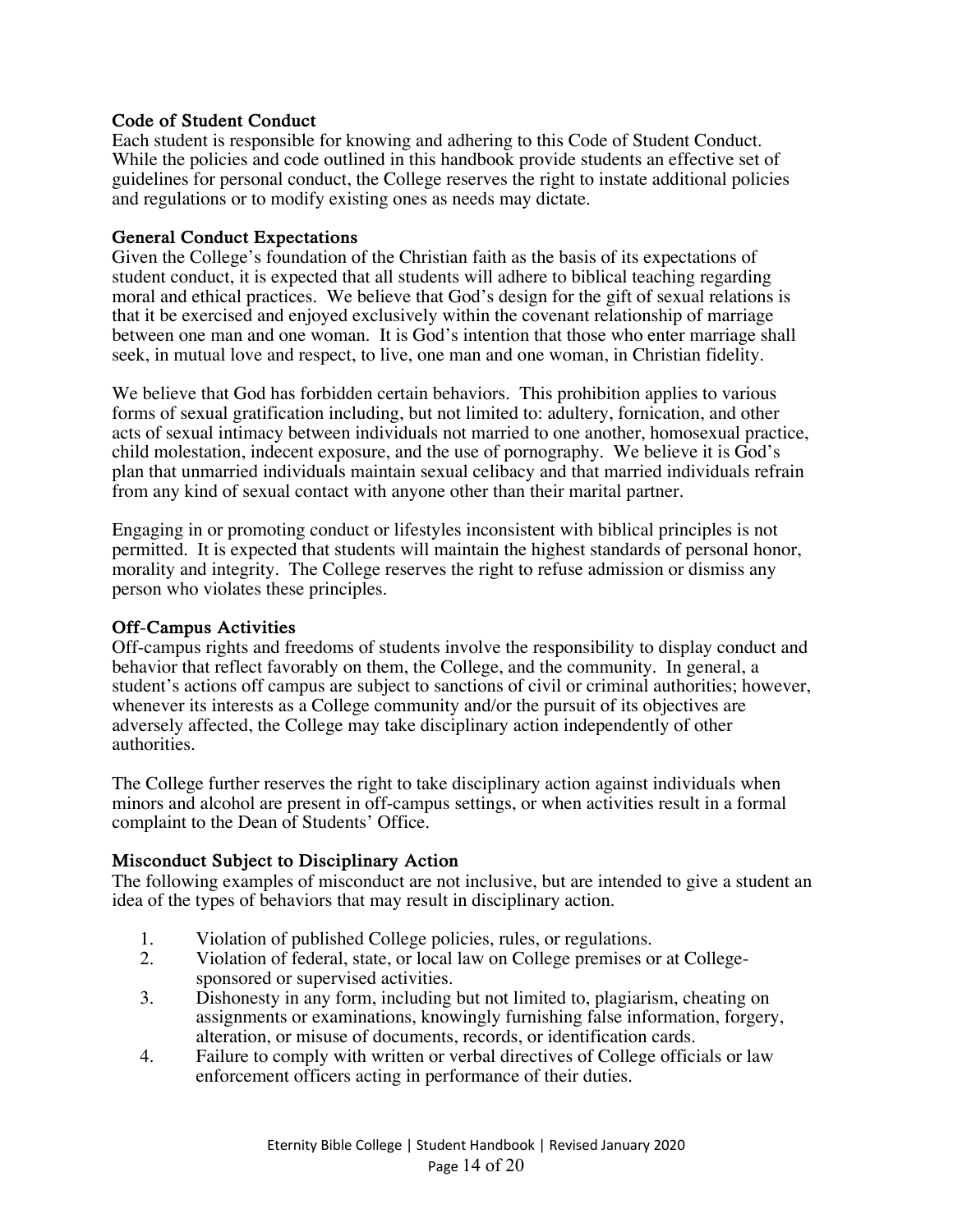- 5. Disruption or obstruction of teaching, research, administration, or other College activities.
- 6. Actions or language involving the use or threat of physical violence, intimidation, stalking, or hate violence directed toward a member of the College faculty, staff, student body, or toward a visitor to the campus.
- 7. Harassment, including sexual harassment and assault. See the policy statements on harassment and assault for more information.
- 8. Sexual relations inconsistent with College's Code of Conduct, traditional Christian values or sexually compromising acts on campus or at Collegesponsored events. The final determination of whether an act violates College policies will be at the discretion of College officials.
- 9. Exhibition, possession or distribution of material or representations deemed to be obscene or contrary to the moral standards and/or mission of the College.
- 10. Soliciting or advertising without prior approval from the Director of Student Life.
- 11. Drunkenness, disorderly, lewd, or indecent behavior.<br>12. Promotion, distribution, sale, possession, or use of alc
- 12. Promotion, distribution, sale, possession, or use of alcohol or narcotics or other controlled substances on campus or at College-sponsored events, regardless of the student's age.
- 13. Smoking is not permitted in any College building.<br>14. Possession and/or use of all types of weapons, incl
- Possession and/or use of all types of weapons, including, but not limited to, firearms, air and spear guns, knives, martial arts weapons, bows and arrows, swords, paint pellet guns, and explosives of any type. All individuals in possession of self-defense items, including pepper spray, must comply with applicable California State law regarding training and permit to use.
- 15. Unauthorized possession, duplication or use of keys to any College premises, or unauthorized entry to or use of College premises.
- 16. Attempted or actual theft of and/or damage to College property or the property of a member of the College community or other personal or public property. This regulation covers the unauthorized appropriation or "borrowing" of common or College property for personal use.
- 17. Misuse of the disciplinary procedures, including but not limited to:
	- a. Failure to respond to the summons of a judicial officer or body.
	- b. Falsification, distortion, or misrepresentation of information before a judicial officer or body.
	- c. Disruption or interference with the orderly conduct of a judicial proceeding.
	- d. Institution of a judicial proceeding knowingly without cause.
	- e. Attempting to discourage an individual's proper participation in, or use of, the judicial system.
	- f. Attempting to influence the impartiality of a judicial officer or member of a judicial body prior to, and/or during the course of, the judicial proceeding.
	- g. Harassment (verbal or physical) and/or intimidation of a judicial officer or member of a judicial body prior to, during, and/or after a judicial proceeding.
	- h. Failure to comply with the sanction(s) imposed by a judicial officer or body.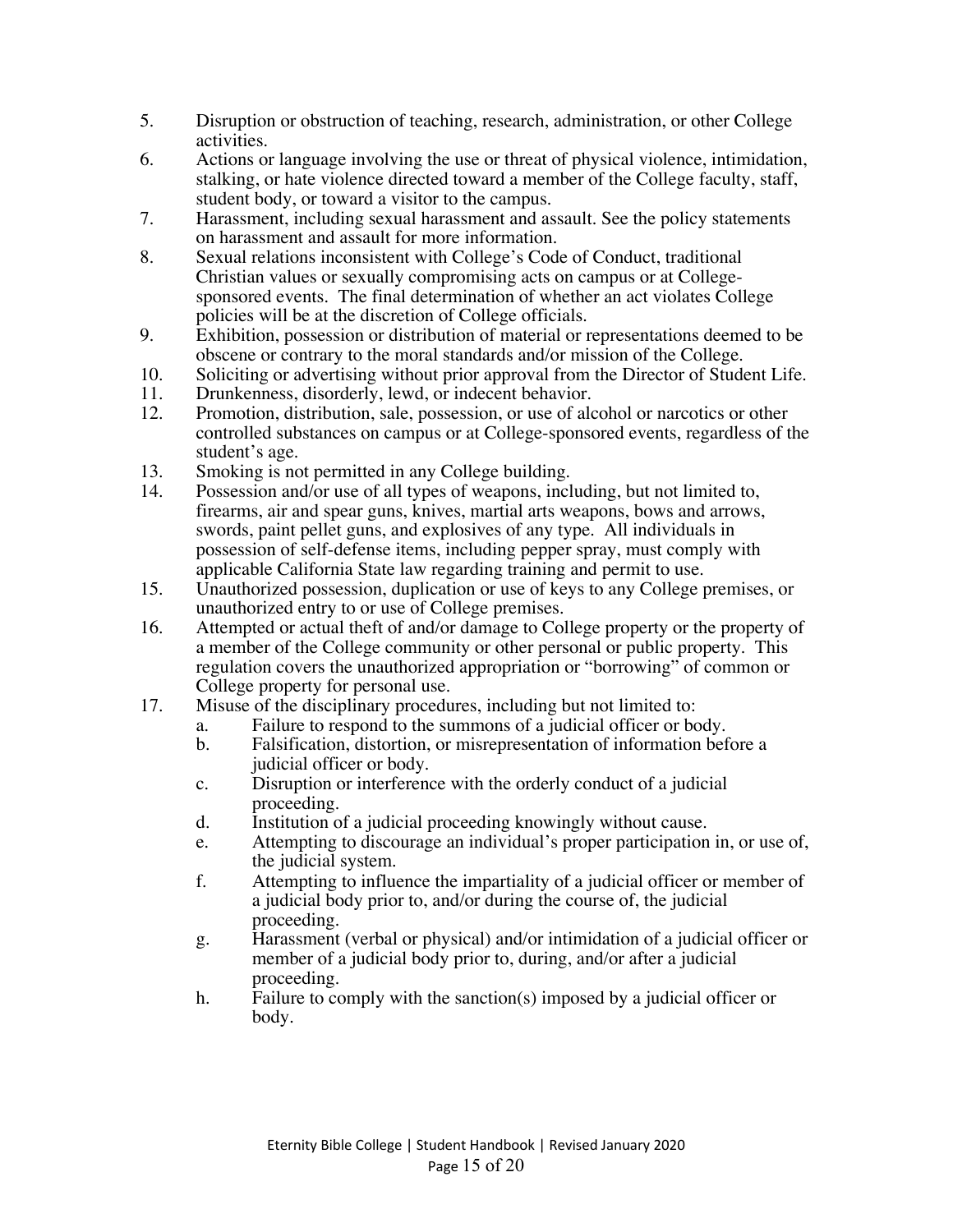Just as Eternity Bible College prohibits drunkenness and the use of other narcotics, primarily for the principle stated in Ephesians 5:18 related to being under the control of the Holy Spirit, the College similarly prohibits the use of marijuana. This policy is not based on whether the use of marijuana is permitted according to local law; it is based on the Scriptural foundation of the Spirit Controlled believer (1 Thessalonians 5:6–8; Titus 2:2, 6; 1 Peter 4:7).

The College understands that in some instances the use of marijuana may be prescribed by medical personnel for medicinal use. In such cases, a policy waiver may be considered. College personnel may consult with the assigned student mentor, prescribing physician, pastor or others in a position to help guide this decision regarding oversight of its use.

#### **Violation of Law and College Discipline**

College disciplinary proceedings may be instituted against a student charged with violation of a law. Disciplinary proceedings may be carried out prior to, simultaneously with, or following civil or criminal proceedings off campus

#### **Reporting Misconduct**

Anyone may report a violation of the Code of Student Conduct by contacting the Dean of Students' Office at (805) 581-1233.

Normally, the person reporting the violation will be asked to complete a written report form. Reports should be submitted as soon as possible after the event occurs.

For any campus emergency, call (805) 581-9532 x911. If it is a medical emergency, fire, or requires police assistance please call 911.

#### **Disciplinary Procedures**

The judicial process is based on the assumption that disciplinary procedures, when required, should be an educational process. Disciplinary sanctions are imposed to help students develop individual responsibility and encourage self-discipline, to foster a respect for the rights of others, and to protect the rights, freedoms and safety of members of the College community.

The purposes of the judicial process are to provide a fair, educational process for accountability of student conduct; to promote the development of individual integrity; to protect the rights of members of the College community; and to uphold the student policies and regulations of the College.

Before a sanction is imposed, the student will be given reasonable notice of the specific conduct in which the student is alleged to have engaged and for which the student is subject to discipline. The student will be given an opportunity to respond and will be informed of the basis for any disciplinary action and the procedure for making an appeal. Judicial decisions shall be made on the basis of whether it is more likely than not that the accused student violated the Code of Student Conduct.

The judicial officer or body may request that multiple accused students in a single incident have their hearing conducted as a group hearing. However, each student retains the right to have his or her case heard individually.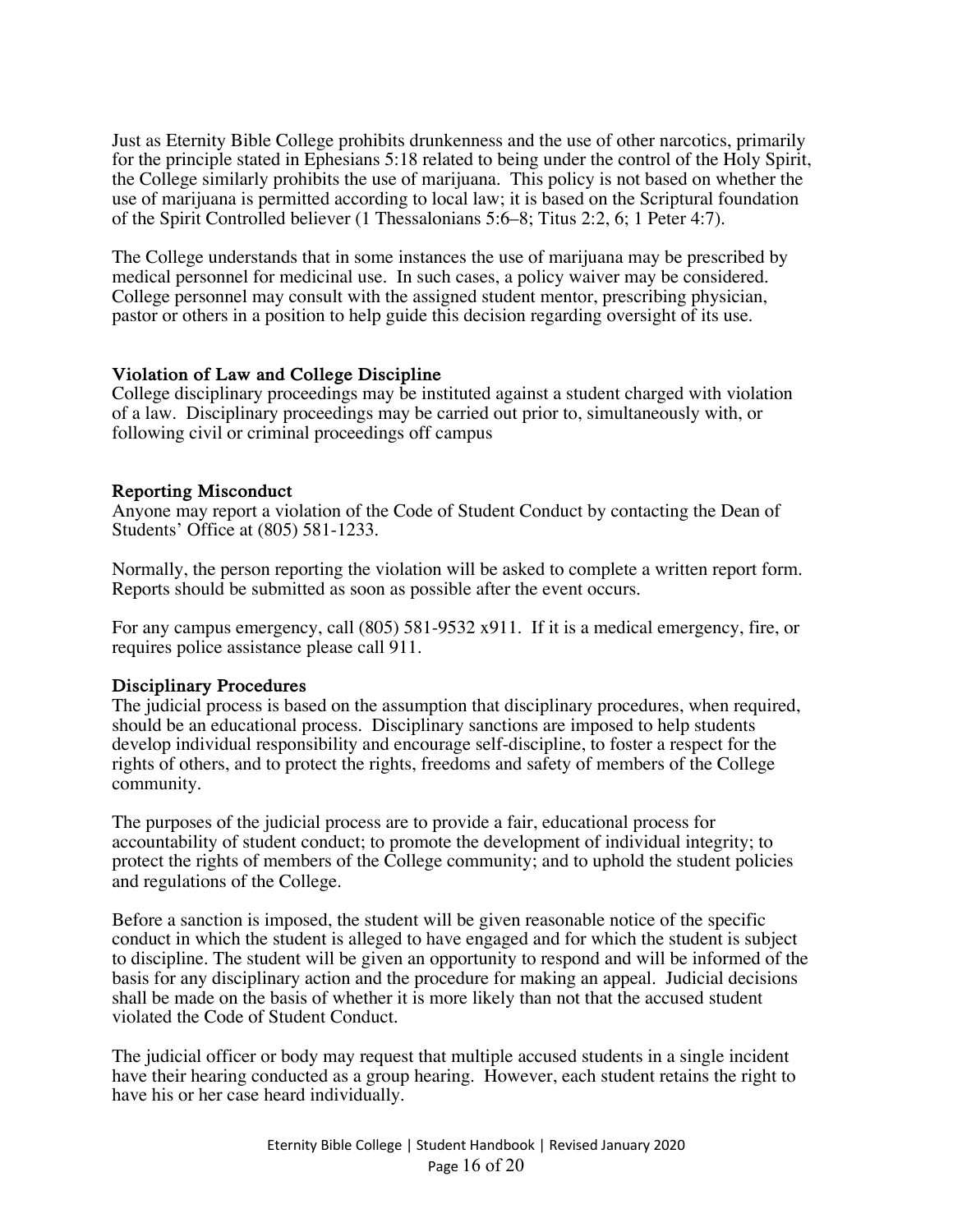# **Right to Counsel or Advisor**

The accused student has the right to be accompanied by an advisor from the College community whose participation shall be limited to advising the student. The student shall not be permitted to have legal counsel present during the judicial proceedings.

#### **Judicial Proceedings**

Any student who violates a policy or conduct expectation held by the College is subject to disciplinary action. All reported violations of College policy or conduct expectation are documented in writing and may be a letter outlining a specific violation, a law enforcement report or other writing ("Report"). The Dean of Students' Office processes all reported violations.

A student will be given a copy of the Report outlining the violation(s) of which he or she is being charged. He or she will be given an opportunity for a hearing at which to respond to the allegation(s), to present relevant information and to call witnesses in his or her behalf. The hearing shall be of an informal nature and need not adhere to formal rules of procedure or technical rules of evidence followed by courts of law. At the hearing, the student will be given an opportunity to respond to the evidence that led to the charges against him or her. A student may offer his or her own evidence. This includes the student's own appearance at the hearing and may include the testimony of witnesses in his or her behalf or any written submission or relevant documents he or she may wish to submit.

If the student chooses not to attend the hearing or fails to appear, a decision will be determined based on the available evidence. After the judicial officer or committee hears the student and considers the evidence, a determination is made and the student is notified in writing of that decision. If the student is found guilty of misconduct, a sanction will be imposed. The student may appeal the decision by following the guidelines set forth under the "Appeals Process."

# **Disciplinary Sanctions**

Violation of College policies for personal conduct may result in the imposition of one or more of the sanctions listed below. Sanctions that may be imposed are not limited to those listed. In certain limited situations, College officials may impose a sanction, but suspend or postpone its implementation.

Sanctions affecting the conduct of students are based on general principles of fair treatment. Sanctions may take into account the intent of the accused, the effect of the conduct on the victim and/or College community, the student's discipline history, whether sanctions such as education and community service are likely to change the student's conduct, and the student's needs and prospects for improvement. While attempting to be consistent in its disciplinary decisions, the College also seeks to be fair and sensitive to the facts and circumstances of each individual case.

- 1. Warning: Oral or written warning for conduct unbecoming a College student.
- 2. Reprimand: Written warning that continuation or repetition of misconduct may result in a more severe sanction.
- 3. College Probation: A status which indicates that a student's relationship with the College is tenuous and that his or her records will be reviewed periodically to determine suitability to remain enrolled.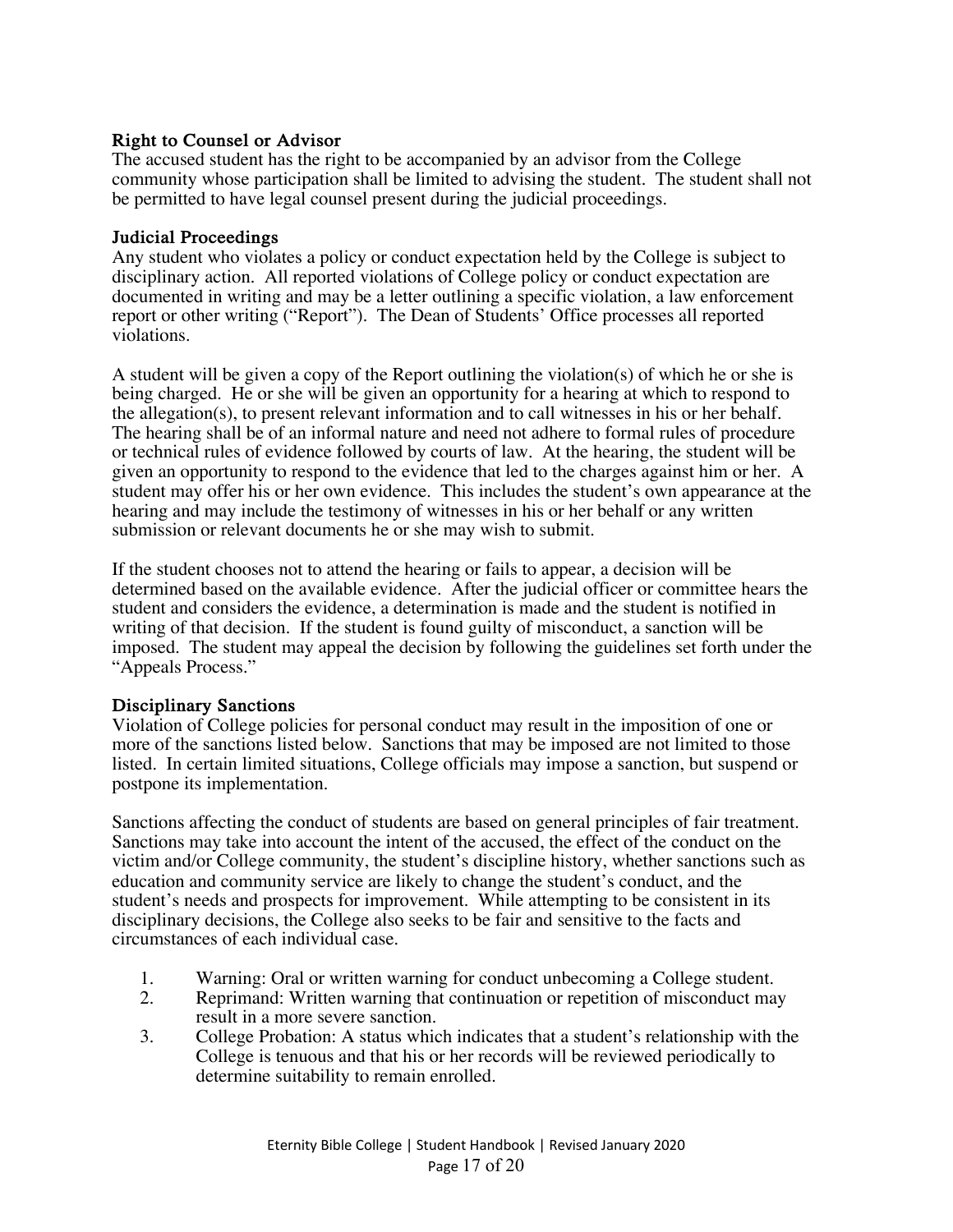- 4. Fines: Payment of charges for violation of regulations. These charges will be added to a student's account.
- 5. Loss of Privileges: Such loss may include use of specific College facilities, computer systems, equipment, or services, and eligibility to represent the College officially.
- 6. Restitution: Requirement to pay for the repair and/or replacement of damaged property. Failure to pay such charges may result in additional sanctions (including, but not limited to, denial of re-enrollment or refusal to release official transcripts and records).
- 7. Educational Sanctions: This may include community service, essay writing, attendance at a seminar, or other discretionary sanction as deemed appropriate by the sanctioning official.
- 8. Suspension: Temporary separation of the student from the College.
- 9. Dismissal: Permanent separation of the student from the College. In certain cases, a dismissed student may, after an extended period of time, petition the College for re-admission.

PLEASE NOTE: When students are dismissed or suspended for disciplinary reasons, there will be no refund of tuition for the semester.

# **Interim Suspension**

In certain circumstances, the College may impose a suspension prior to a meeting with a judicial officer or body. Interim suspension may be imposed only: a) to ensure the safety and well-being of members of the College community or preservation of College property; b) to ensure the student's own physical or emotional safety and well-being; or c) if the student poses a threat of disruption of, or interference with, the normal operations of the College. During the interim suspension, the student will be denied access to the campus (including classes) and/or all other College activities or privileges for which the student might otherwise be eligible, as the Dean of Students or his designee may determine to be appropriate.

#### **Appeals Process**

The College has implemented procedures for student appeals with the intent of assuring fundamental fairness. Students who believe they were not treated fairly in the disciplinary process or that the sanction imposed was unreasonable can submit a written appeal to the Academic Dean.

The appeal letter must specifically set forth all grounds for appeal (i.e., what actions or failure to act deprived the student of fundamental fairness, or what circumstances make the sanction fundamentally unfair). The appeal letter must be submitted within seven (7) days of the issuance of the sanction. The judicial officer or body originating the decision must be given the opportunity to respond in writing to the appeal letter.

Generally, the appellate process does not require a hearing, nor does it require the Academic Dean to make any personal contact with either the student or the original judicial officer or body. Where personal contact with either party appears necessary, such contacts can occur in the absence of the other party.

Where it appears that the sanction raises an issue of particular importance to the College, an ad hoc appeals committee may be formed to assist in making a recommendation to the Academic Dean regarding the appeal. The Academic Dean will designate the committee members and a committee chairperson. The Academic Dean may participate in all formal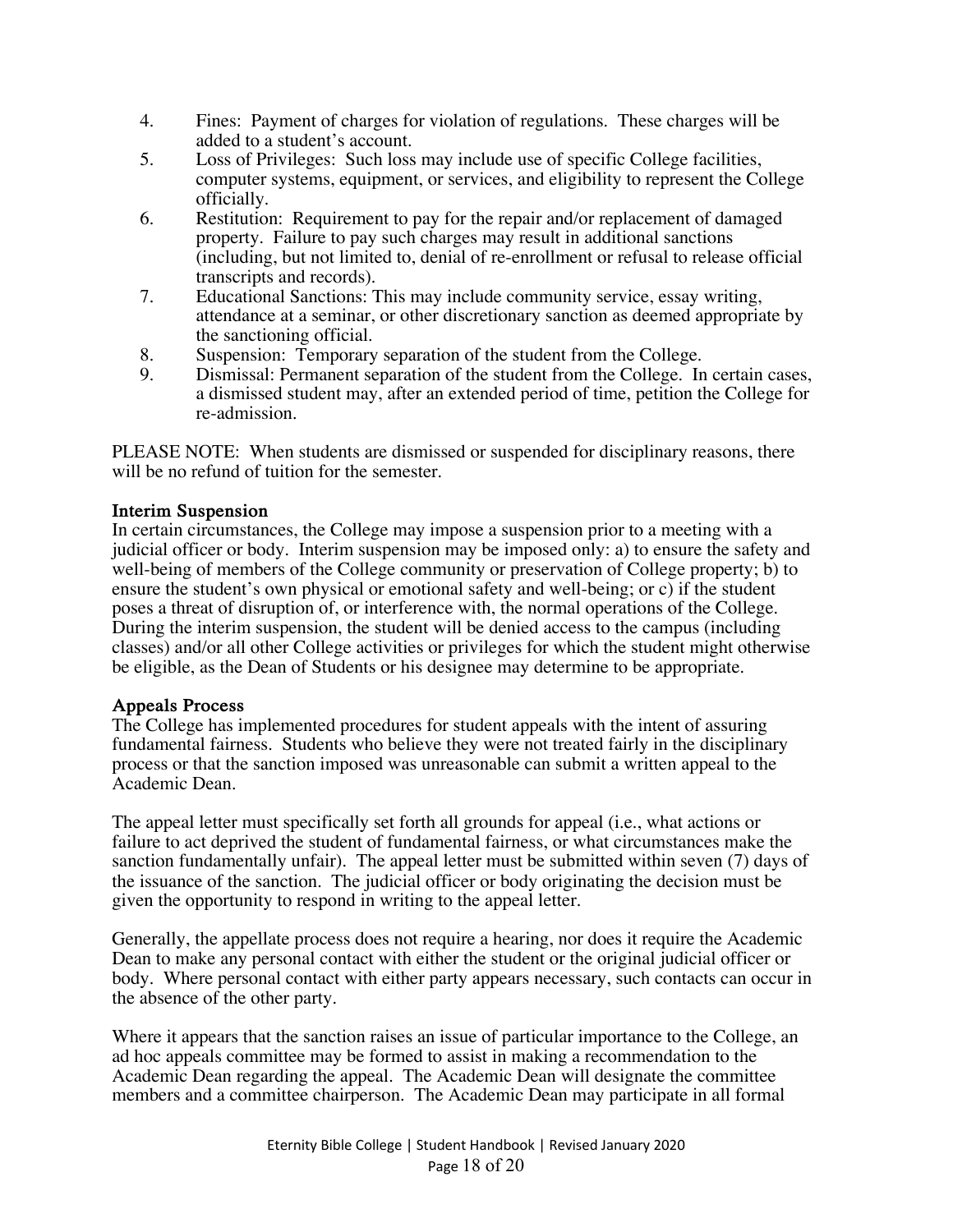discussions between committee members. In making its recommendation, the committee shall consider and review only the appeal letter and the response, and it shall limit itself to addressing only the following questions:

- 1. In the investigation of this matter, did the decision-maker consider all the important and appropriate facts?
- 2. Was it proven by a "preponderance of the evidence" (i.e., more likely than not) that the student, in fact, violated a College policy, rule, guideline, code, or expectation, or otherwise engaged in any unlawful activity?
- 3. Was the judicial process carried out in a fair manner?
- 4. Was the sanction appropriate for the violation of the Code of Student Conduct which the student was found to have committed?

The ad hoc appeals committee shall submit its recommendation to the Academic Dean based on its conclusions regarding the above inquiries. The Academic Dean shall not be bound by the committee's recommendation.

In the event that an ad hoc committee is not convened, the Academic Dean's decision regarding the appeal will be based on the four questions outlined above. The Academic Dean may affirm, reverse, or modify the sanction. The Academic Dean may also return the case to the initial decision maker for further consideration. The Academic Dean's decision shall be final and effective immediately. In the event of extenuating circumstances, the Academic Dean may refer the appeal to his or designee.

#### **Interpretation and Revision**

Any questions of interpretation of this Code of Student Conduct should be referred to the Dean of Students' Office. The College gratefully acknowledges the use and adaptation of model codes of student conduct published by the National Association of College and University Attorneys in Student Disciplinary Issues: A Legal Compendium and model student handbook policies published by College Legal Information, Inc.

#### **Non-Academic Student Grievance Policy**

Eternity Bible College reaffirms the principle that its students, faculty, and staff have a right to be free from discrimination and harassment, including sexual harassment and assault, and discrimination based on race, color, national or ethnic origin, age, gender, disability, or prior military service.

Complaints will be responded to promptly. The right to confidentiality of all members of the College community will be respected in both informal and formal procedures, insofar as possible. This policy explicitly prohibits retaliation against individuals for bringing a grievance. Formal procedures will not be initiated without a written, signed complaint. An individual found to be guilty of harassment or discrimination is subject to disciplinary action for violations of this policy, consistent with existing procedures.

To initiate a formal grievance, a student must submit a complaint to the Dean of Students' office. Initially, the student's concerns may be communicated orally; however, they must be in writing before any review or action will take place. The complaint must specify the College policy, procedure or norm violated, and specifically set forth all relevant factual details.